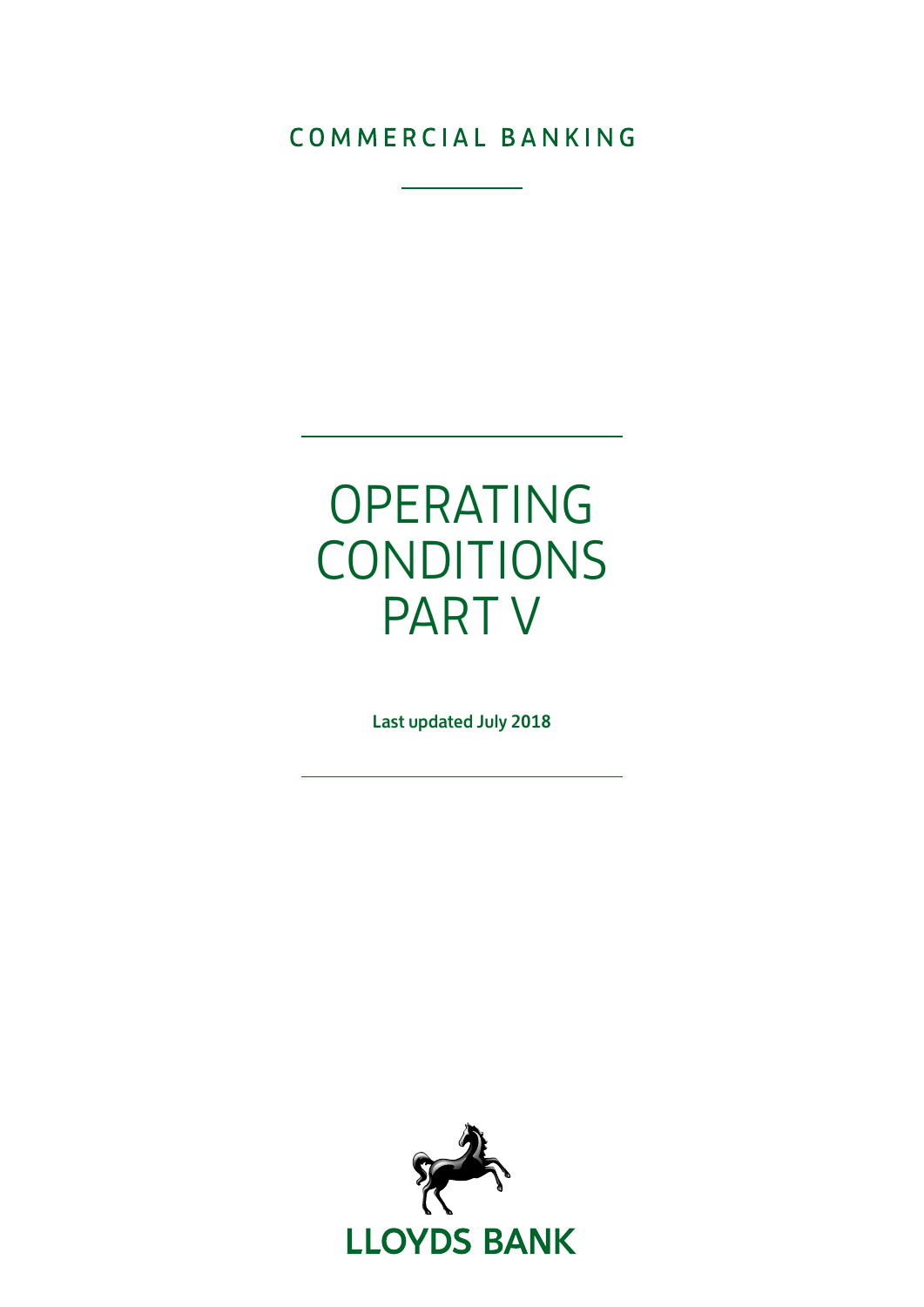## Provisions relating to a contingent liability facility

- 1. We will, at your written request made at any time after the Start Date, issue (or make arrangements for an Issuer to issue) on your behalf any or all of those Contingent Instruments specified in the Commercial Terms with a face value up to the maximum amounts set out in the Commercial Terms.
- 2. Where we arrange for an Issuer to issue the Contingent Instrument we will provide the Issuer with a Counter Indemnity.
- 3. We will apply a Reserve equal to our maximum liability under any Contingent Instrument or Counter Indemnity issued by us.
- 4. Our fee for this Facility will be charged annually in advance on the date on which the Contingent Instrument or Counter Indemnity is issued and on each anniversary thereof for so long as it remains outstanding.
- 5. Any request for a Contingent Instrument shall be in writing and specify the beneficiary, the amount and any other information which we may require.
- 6. You will provide us with cash cover and/or an indemnity in our standard form from a financial institution acceptable to us in respect of any ongoing liability we may have under any Contingent Instrument or Counter Indemnity issued pursuant to this Facility, where your Facility is terminated or a Termination Event occurs and we request such cash cover or indemnity.
- 7. Any Contingent Instrument issued by us will be in a form approved by us. Any Contingent Instrument or Counter Indemnity issued by an Issuer will be in its standard form and issued on its standard terms and conditions, a copy of which will be made available to you.
- 8. You hereby irrevocably and unconditionally:
	- 8.1 agree to pay to us on written demand an amount equal to any amount which is paid by us under or pursuant to any Contingent Instrument or Counter Indemnity;
	- 8.2 agree to indemnify and hold us harmless on demand from and against all losses, costs, damages, expenses, liabilities, actions, claims and demands whatsoever which we may incur or sustain or which may be made against us by reason of or in any way whatsoever in connection with the issue of, or the performance of our obligations under, any Contingent Instrument or Counter Indemnity issued by us;
- 8.3 authorise us to make payment in respect of any Contingent Instrument or Counter Indemnity and to comply with any other demand made on us under and in accordance with the terms of a Contingent Instrument or Counter Indemnity notwithstanding that you may dispute the validity of such demand, without any reference to or authority from you and without being under a duty to enquire into the validity, genuineness or accuracy of any document received by us under or pursuant to the Contingent Instrument or Counter Indemnity or into the propriety of any claim made or purported to be made under either such obligation. It shall not be a defence to any demand made against you under this indemnity, nor shall your liability be affected or impaired by the fact that we were or might have been, justified in refusing to perform in whole or in part the obligations for which any claim or demand shall have been made or notified. Any payment made in respect of any Contingent Instrument or Counter Indemnity shall be accepted as conclusive evidence that we were liable to pay or comply with the same;
- 8.4 agree that your liability under this indemnity shall apply notwithstanding any extension or renewal of the Contingent Liability or Counter Indemnity (whether on the same or different terms) and shall be in addition to and not in substitution for any guarantee, lien, pledge, bill, note, mortgage or other security or right or remedy now or at any time in the future held by or available to us and shall not in any way be prejudiced or affected thereby or by the invalidity thereof or by any release, variation or other dealing therewith or any enforcement or non-enforcement thereof, it being acknowledged by you that we shall not be obliged to resort to any other such security or other means of payment before enforcing this indemnity;
- 8.5 agree that your liability under this indemnity shall not be lessened or impaired by any waiver, time, indulgence or release being given by us to any other person liable or to us by the beneficiary of the Contingent Instrument or to us by the Issuer or by any invalidity of any Contingent Instrument or Counter Indemnity or any other circumstance which might but for this provision impair, exonerate or discharge you from your Obligations to us.